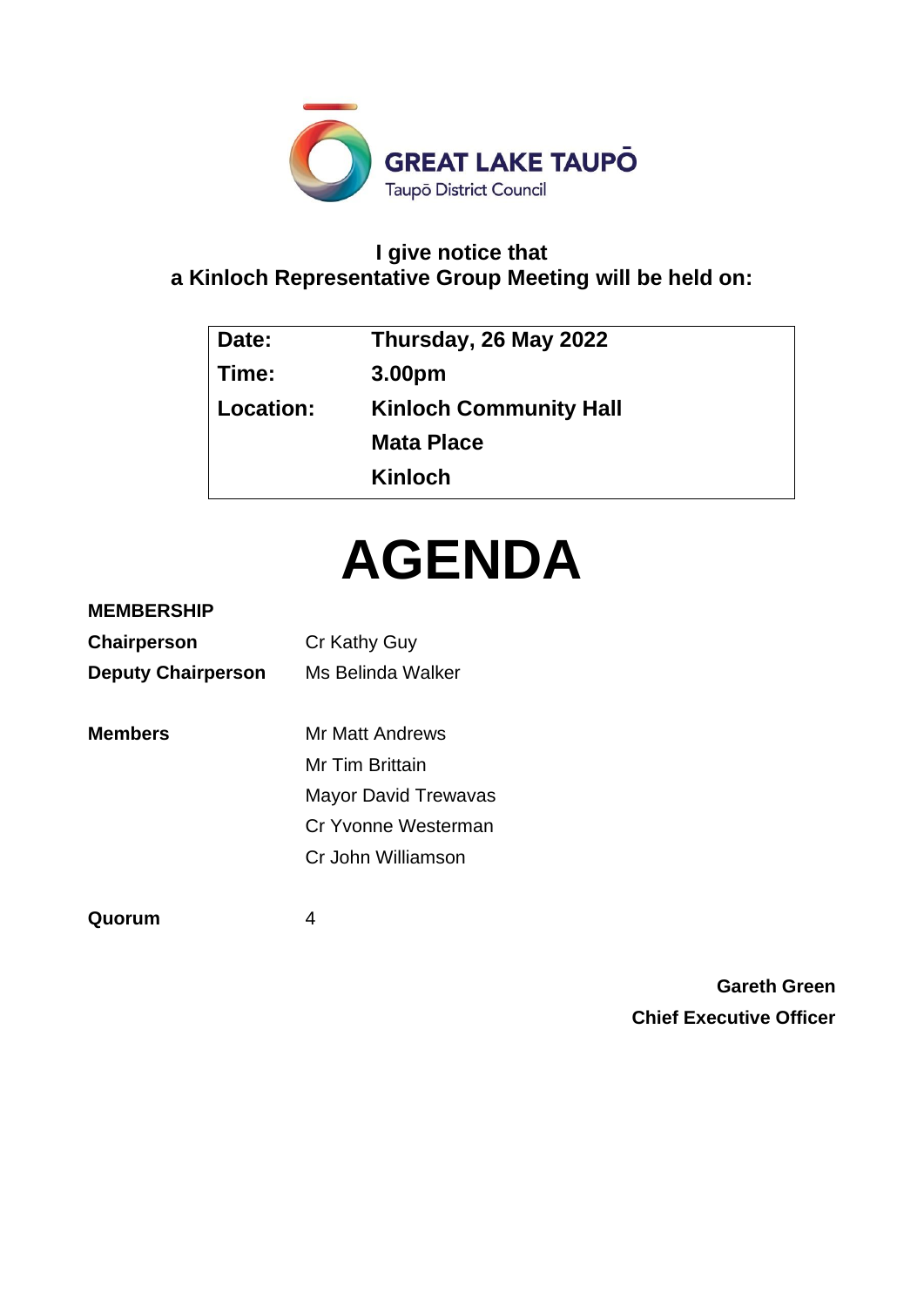# **Order Of Business**

| $\mathbf 1$             | <b>Apologies</b>               |                                                                           |  |
|-------------------------|--------------------------------|---------------------------------------------------------------------------|--|
| $\overline{2}$          | <b>Conflicts of Interest</b>   |                                                                           |  |
| 3                       | <b>Confirmation of Minutes</b> |                                                                           |  |
|                         | 3.1                            |                                                                           |  |
| $\overline{\mathbf{4}}$ | <b>Reports</b>                 |                                                                           |  |
|                         | 4.1                            |                                                                           |  |
|                         | 4.2                            |                                                                           |  |
|                         | 4.3                            |                                                                           |  |
|                         | 4.4                            |                                                                           |  |
|                         | 4.5                            | Update on the 2022 Local Government Elections and Discussion on Committee |  |
|                         | 4.6                            |                                                                           |  |
|                         | 4.7                            |                                                                           |  |
|                         | 4.8                            |                                                                           |  |
| 5                       | <b>Confidential Business</b>   |                                                                           |  |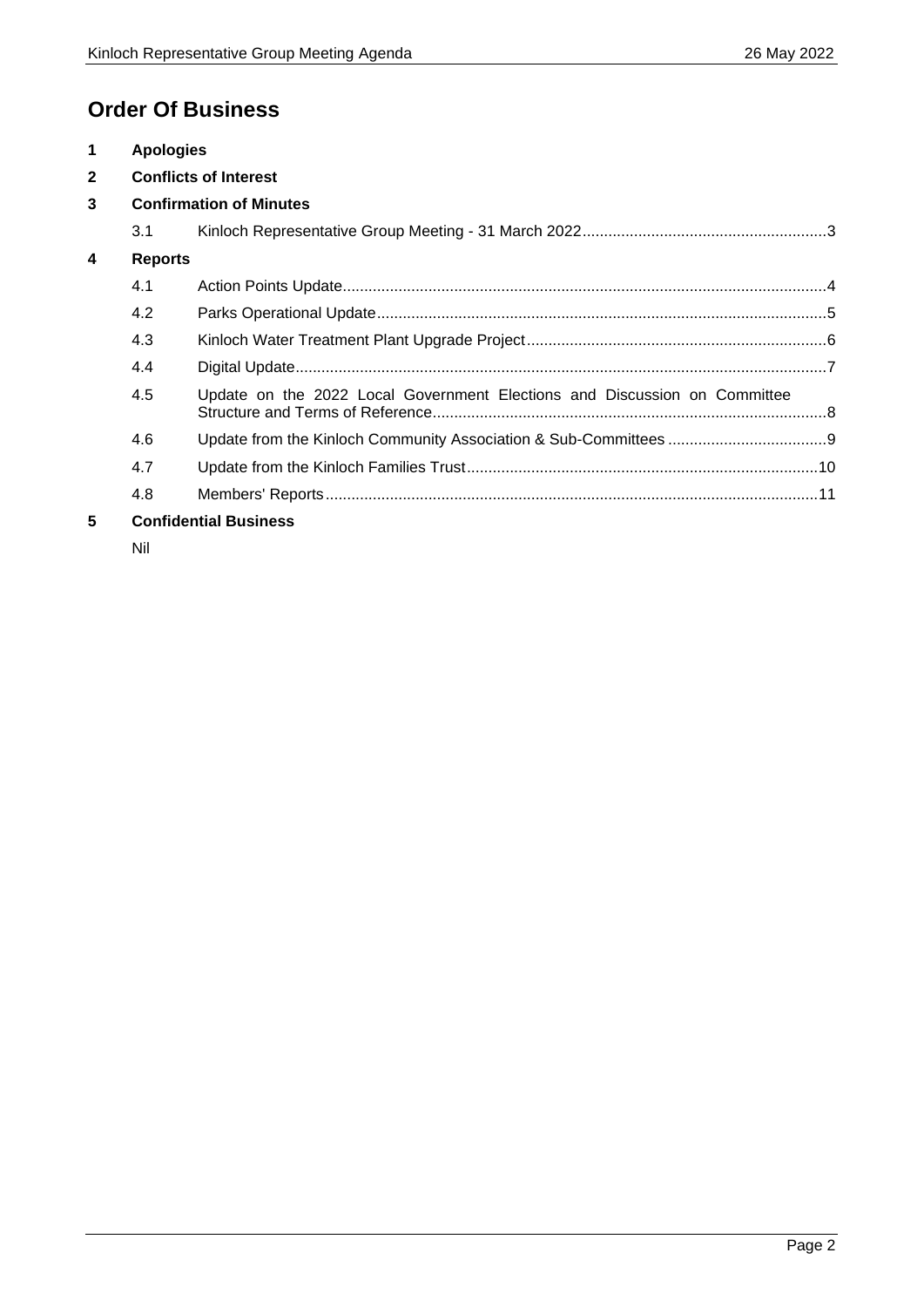# <span id="page-2-0"></span>**3.1 KINLOCH REPRESENTATIVE GROUP MEETING - 31 MARCH 2022**

# **Author: Karen Watts, Senior Committee Advisor**

**Authorised by: Nigel McAdie, Legal, Risk and Governance Manager**

#### **RECOMMENDATION(S)**

That the minutes of the Kinloch Representative Group meeting held on Thursday 31 March 2022 be confirmed as a true and correct record.

#### **ATTACHMENTS**

**1. Kinloch Representative Group Meeting Minutes - 31 March 2022**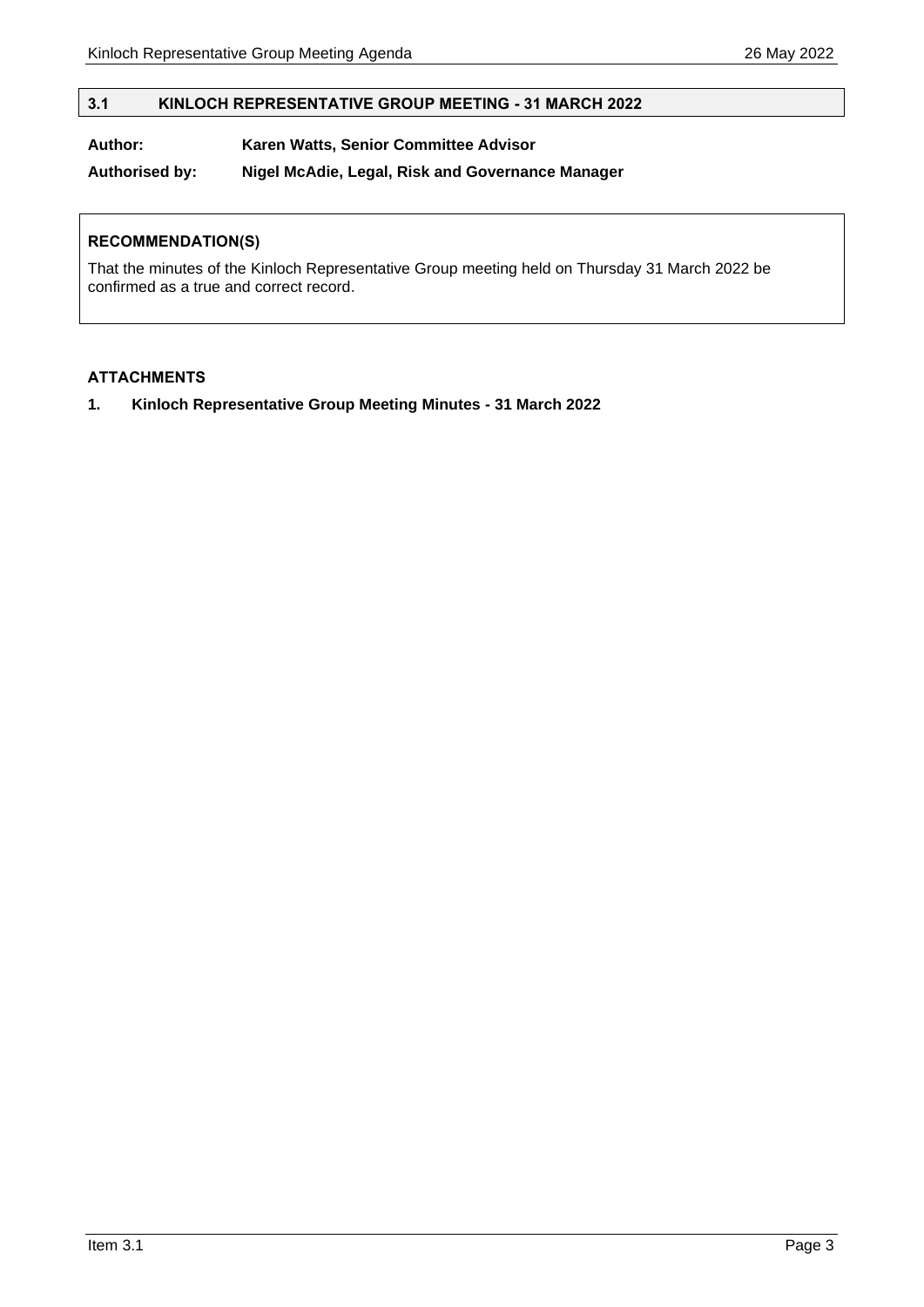#### <span id="page-3-0"></span>**4.1 ACTION POINTS UPDATE**

**Author: Tania Russell, District Customer Relations Manager**

**Authorised by: Andrew Peckham, General Manager Corporate**

#### **PURPOSE**

To provide an update to members on outstanding items from previous meetings of the Kinloch Representative Group. The current action points update is attached.

# **RECOMMENDATION(S)**

That the Kinloch Representative Group receives the current action points update.

# **ATTACHMENTS**

1. Action Points Update - May 2022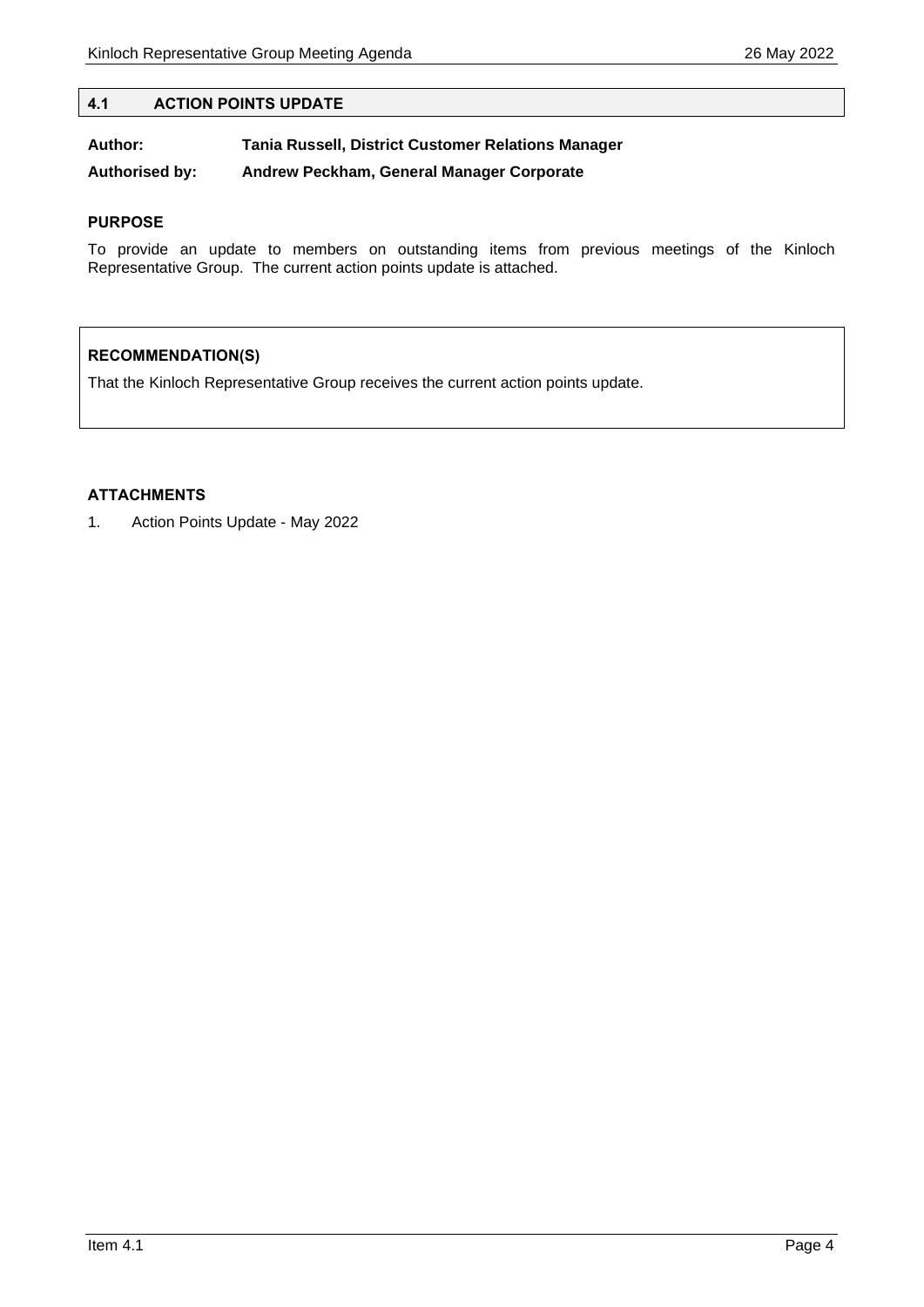#### <span id="page-4-0"></span>**4.2 PARKS OPERATIONAL UPDATE**

| Author:               | Julie Gordon, Parks Operations Manager Town Centres |
|-----------------------|-----------------------------------------------------|
| <b>Authorised by:</b> | <b>Greg Hadley, District Parks Manager</b>          |

#### **PURPOSE**

To receive an update from the Parks Operations team in relation to parks operational matters in Kinloch and the surrounding areas.

#### **CONCLUSION**

It is recommended that the update is received for information.

#### **RECOMMENDATION(S)**

That the Kinloch Representative Group receives the Parks Operational Update.

#### **ATTACHMENTS**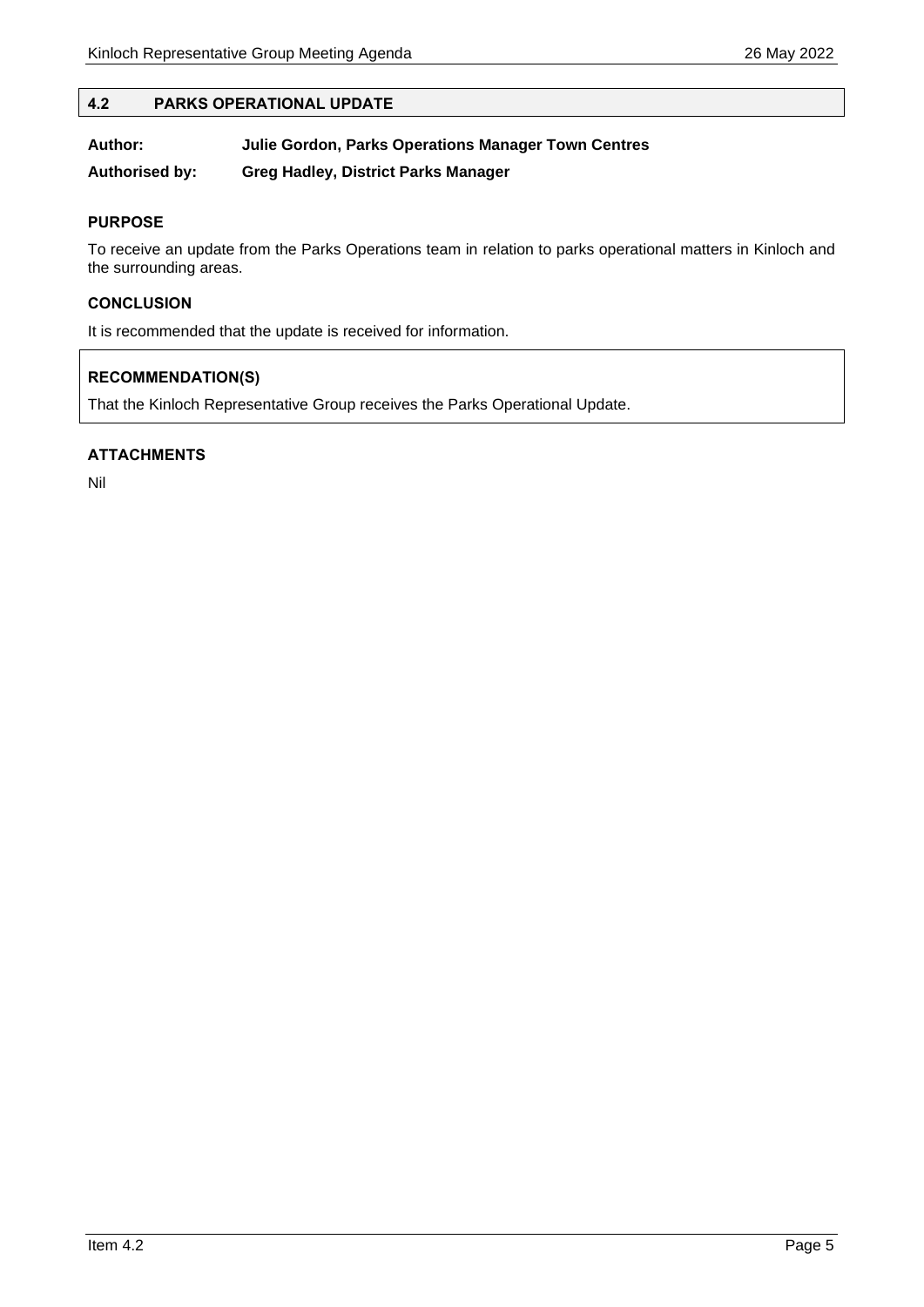#### <span id="page-5-0"></span>**4.3 KINLOCH WATER TREATMENT PLANT UPGRADE PROJECT**

**Authorised by: Tony Hale, Three Waters Manager**

#### **PURPOSE**

To provide a progress update on the Kinloch Water Treatment Plant upgrade project.

#### **DISCUSSION**

There are two key parts of the project underway as follows:

#### Treatment Plant Design and Construction

Contractor PMWC are in the design phase of the treatment plant contract with the major design meeting (HAZOP) completed during May 2022. Piling investigation has been delayed from the initial programme however this is not expected to impact overall timeline. Upcoming milestones include:

- Site Piling Investigation Expected during May 2022
- Design Completion May 2022
- Resource Consent June 2022
- Construction Start August 2022
- Commissioning May 2023
- Completion July 2023

#### Network Pipeline Upgrades

Network designs have been completed and have been split into six packages of work for the construction phase. The first package is being constructed by Nolan Drainage Contractors with completion expected by June 2022.

The remaining five packages are part of a separate contract which was awarded to Camex Civil during May 2022. Camex are making preparations to start on site in July 2022. A communications plan is being prepared with the contractor.

#### **SUMMARY**

There is a lot of construction work planned over the coming year. Specific communications will be completed as construction moves from area to area. The intention is to also provide the Representative Group with regular progress updates as the project progresses. If you have any feedback or questions in relation to the project, please raise these at the meeting and they will be passed on for follow up/response.

#### **RECOMMENDATION(S)**

That the Kinloch Representative Group receives the Kinloch Water Treatment Plant Project update as at 26 May 2022.

#### **ATTACHMENTS**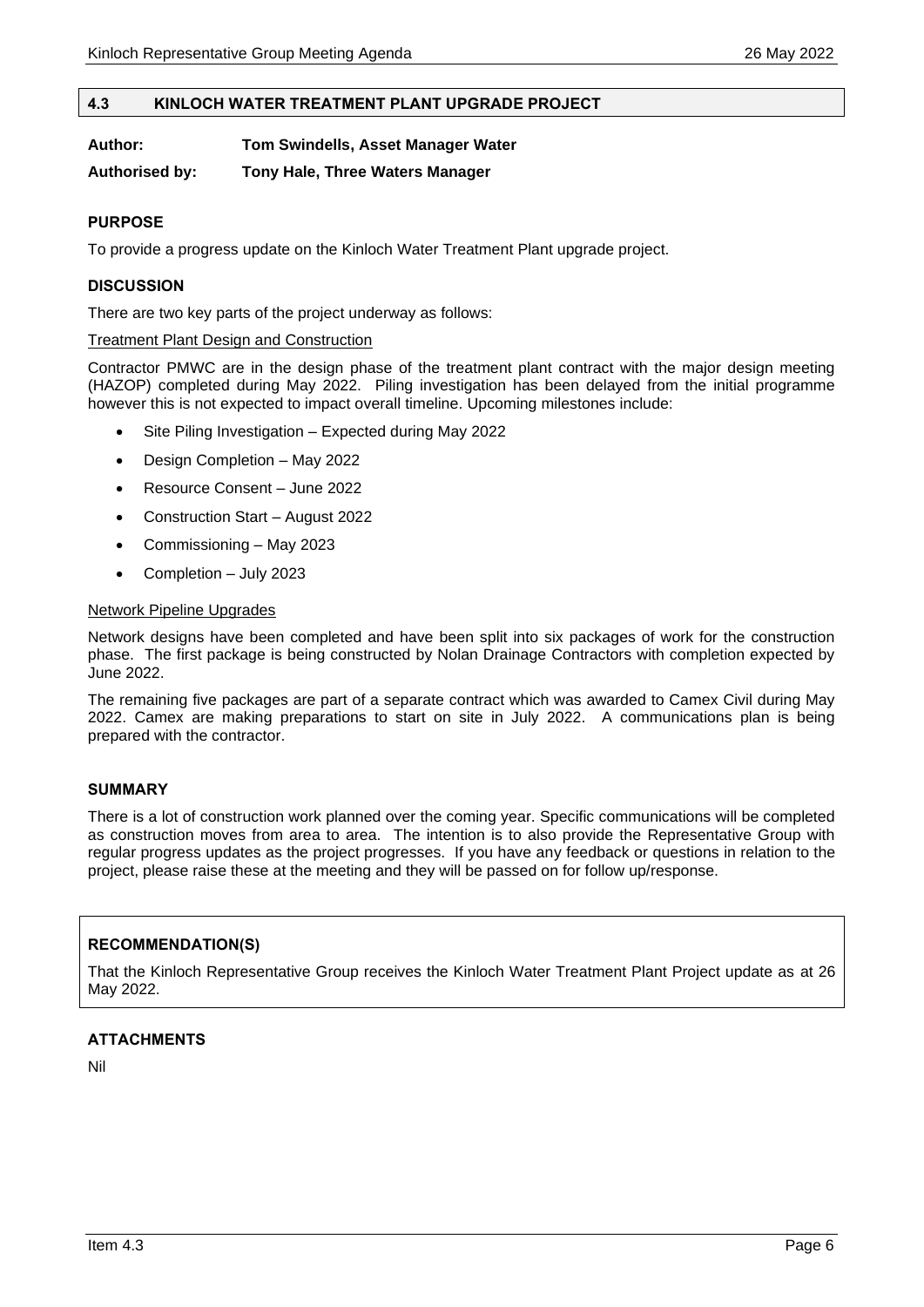# <span id="page-6-0"></span>**4.4 DIGITAL UPDATE**

| Author:        | <b>Tracey May, Digital Transformation Manager</b> |
|----------------|---------------------------------------------------|
| Authorised by: | Andrew Peckham, General Manager Corporate         |

#### **PURPOSE**

To receive an update from the Digital Transformation Manager in relation to WIFI in public spaces in Kinloch and the surrounding areas.

#### **CONCLUSION**

It is recommended that the update is received for information.

# **RECOMMENDATION(S)**

That the Kinloch Representative Group receives the Digital Update.

#### **ATTACHMENTS**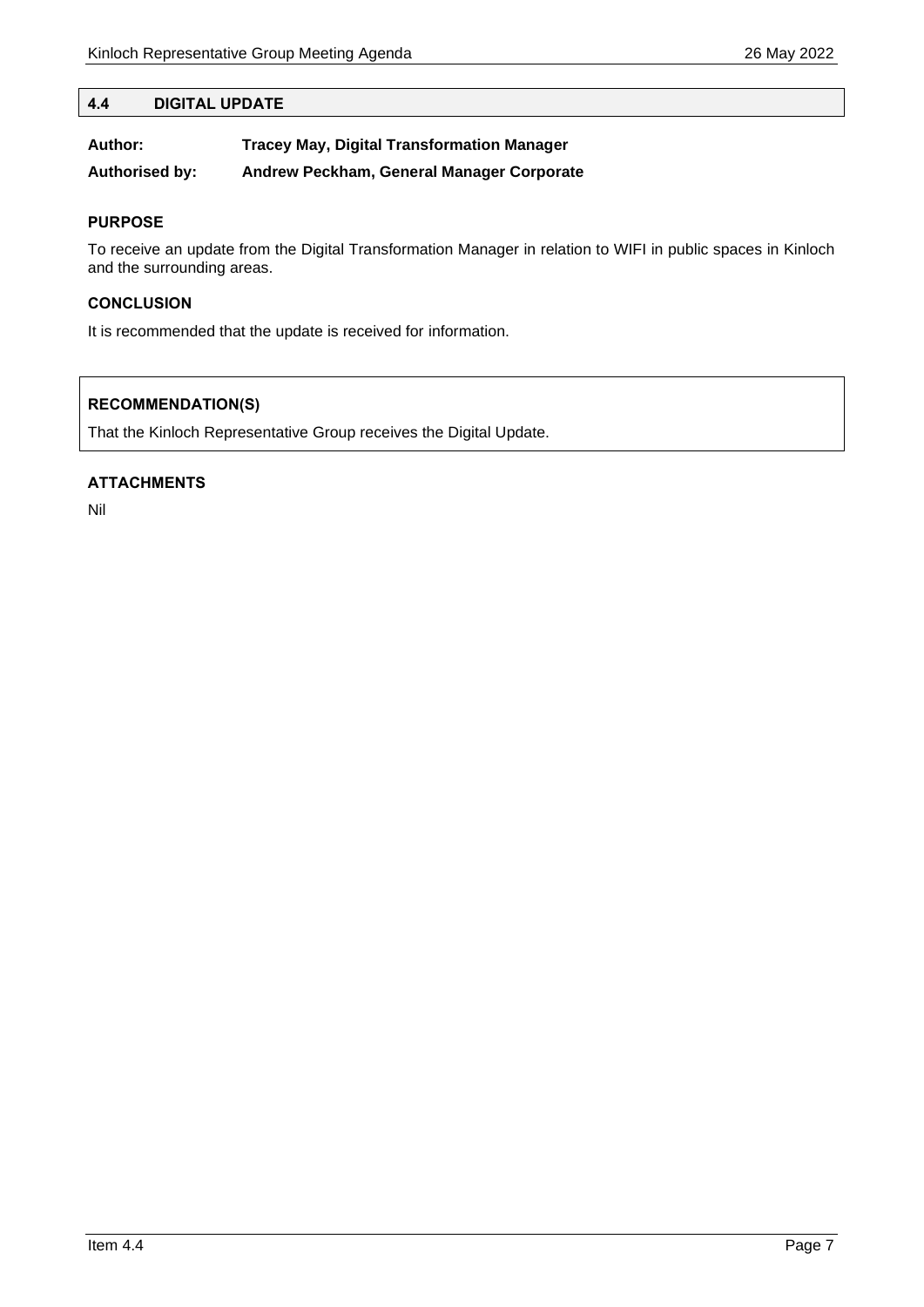#### <span id="page-7-0"></span>**4.5 UPDATE ON THE 2022 LOCAL GOVERNMENT ELECTIONS AND DISCUSSION ON COMMITTEE STRUCTURE AND TERMS OF REFERENCE**

**Author: Shainey James, Governance Quality Manager**

**Authorised by: Nigel McAdie, Legal, Risk and Governance Manager**

#### **PURPOSE**

To receive an update on this year's local government elections and to discuss the Kinloch Representative Group's current Terms of Reference with a view to capturing any suggestions for change following the elections.

#### **DISCUSSION**

Earlier this year, the Local Government Commission confirmed Taupō District Council's representation arrangements for the elections to be held on 8 October 2022. The Council will comprise the Mayor and 12 councillors elected via wards as follows:

- Two councillors elected by the electors of the Te Papamārearea Māori Ward;
- One councillor elected by the electors of Mangakino-Pouakani General Ward;
- One councillor elected by the electors of Taupō East Rural Ward;
- Seven councillors elected by the electors of Taupō General Ward; and
- One councillor elected by the electors of Tūrangi-Tongariro General Ward.

Nominations for these election issues will open on Friday 15 July and close at noon on Friday 12 August 2022. The elections will be conducted by postal vote between Friday 16 September and noon on Saturday 8 October 2022.

All current committees are deemed to be discharged at the end of the current Triennium, unless the local authority resolves otherwise (clause 30, Schedule 7, Local Government Act 2002 "LGA"). Following the elections, the Mayor has the power to establish committees (s 41A, LGA) and in practice, this is usually done via recommendation to a full Council meeting. The Kinloch Representative Group may wish to make recommendations for improvements to the current structure, including Terms of Reference, and / or to confirm what is working well. The Kinloch Representative Group's Terms of Reference are **attached** as a starting point for discussion. Any comments will be captured by staff, collated and provided to the new group of Elected Members for consideration following the elections.

#### **CONCLUSION**

It is recommended that the Group receives the update about the elections and has a discussion about Terms of Reference, including any suggestions for improvement which could be noted and provided to the incoming Council following the 8 October 2022 elections.

# **RECOMMENDATION(S)**

That the Kinloch Representative Group receives the update on the 2022 elections and makes the following recommendations to the incoming Council in respect of its committee structure … *(if any).*

#### **ATTACHMENTS**

1. Kinloch Representative Group Terms of Reference 2019-2022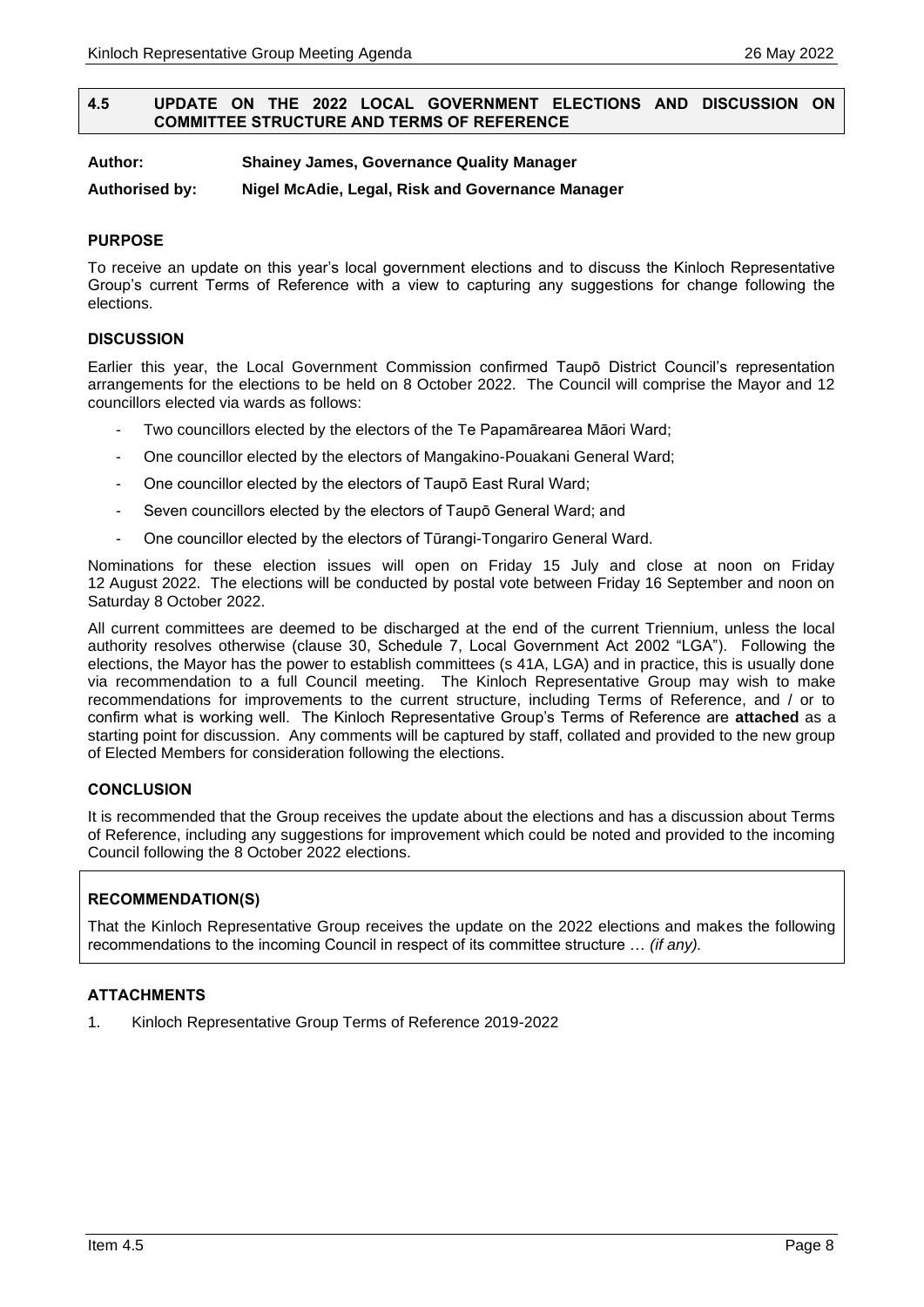#### <span id="page-8-0"></span>**4.6 UPDATE FROM THE KINLOCH COMMUNITY ASSOCIATION & SUB-COMMITTEES**

#### **Author: Karen Watts, Senior Committee Advisor**

**Authorised by: Nigel McAdie, Legal, Risk and Governance Manager**

#### **PURPOSE**

This item is to enable Mr Tim Brittain to provide an update to the Committee on behalf of the Kinloch Community Association and its sub-committees.

No debate and/or resolution is permitted on this report.

# **RECOMMENDATION(S)**

That the Kinloch Representative Group receives the information.

#### **ATTACHMENTS**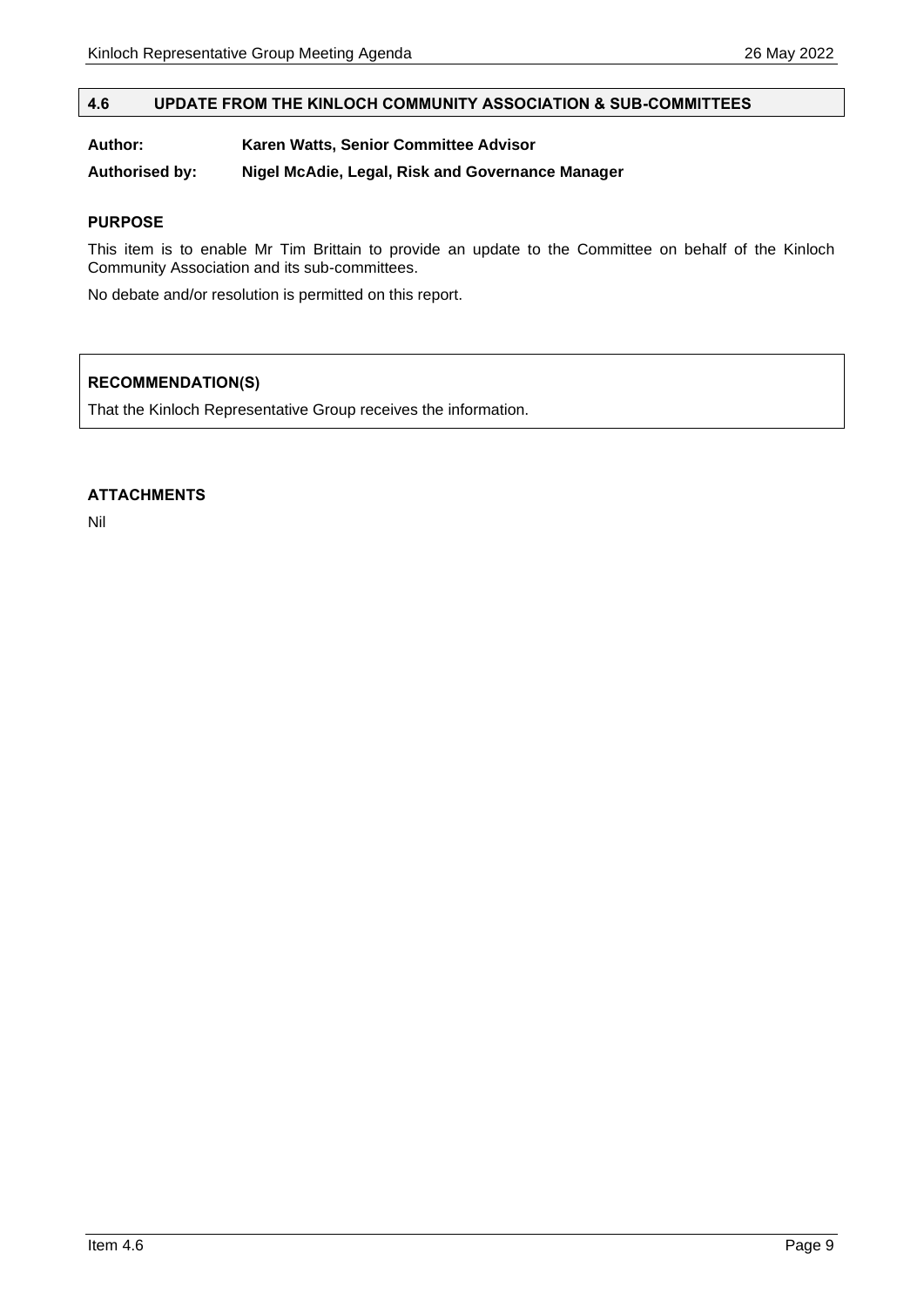#### <span id="page-9-0"></span>**4.7 UPDATE FROM THE KINLOCH FAMILIES TRUST**

#### **Author: Karen Watts, Senior Committee Advisor**

**Authorised by: Nigel McAdie, Legal, Risk and Governance Manager**

#### **PURPOSE**

This item is for Ms Belinda Walker to provide an update to the Committee on behalf of the Kinloch Families Trust.

No debate and/or resolution is permitted on this report.

# **RECOMMENDATION(S)**

That the Kinloch Representative Group receives the information.

#### **ATTACHMENTS**